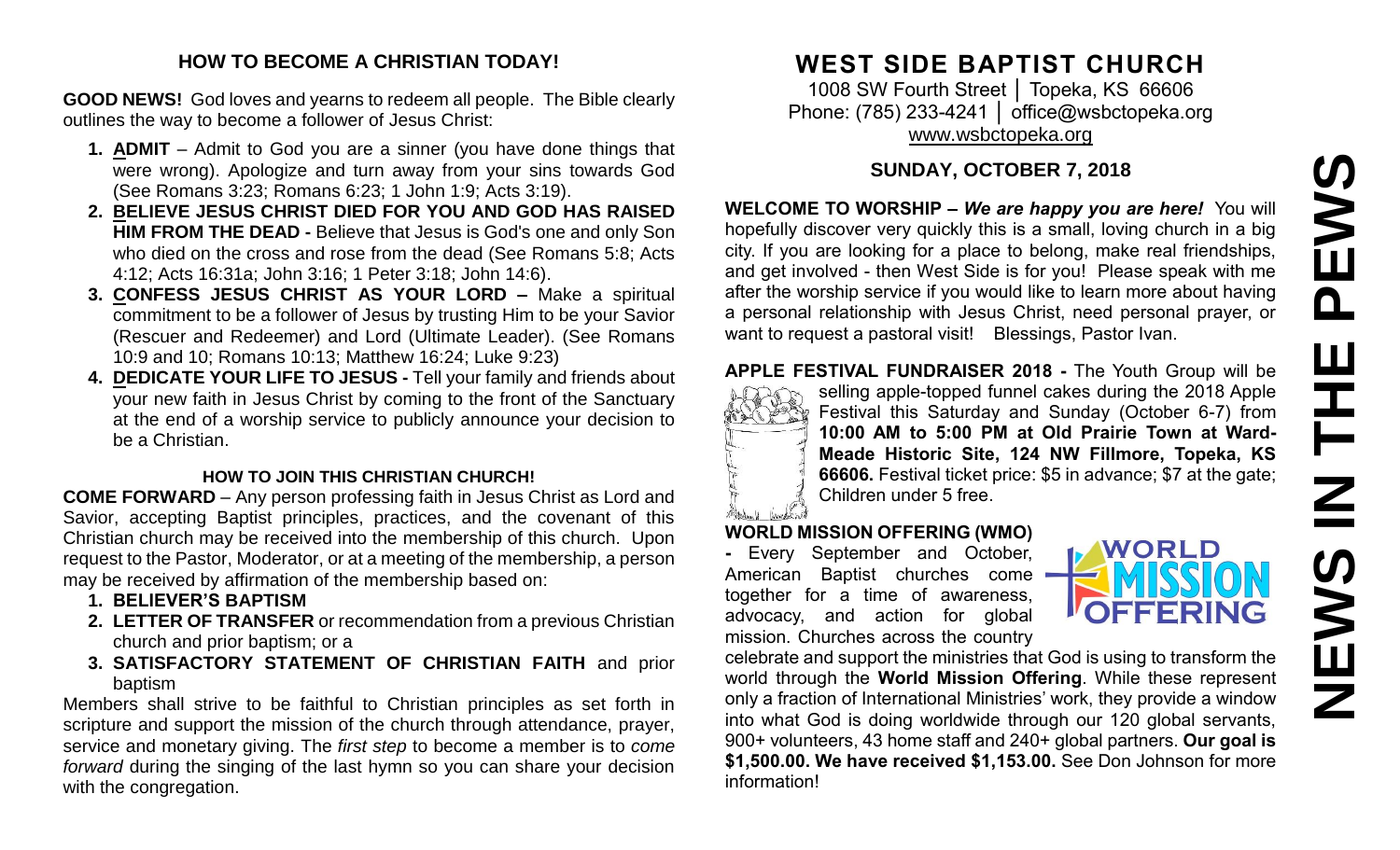**AGAPE BENEVOLENCE FUND** - Your neighbors and friends need your help! The Church receives financial donations overand-above our operating expenses to help members and neighbors in need with medicine, rent/mortgages, utilities, and water bills. Would you consider giving a gift to help our church



family and friends? Donations can be given on Sunday, mailed to the Church, or dropped off at the Church Office (M-F, 8 am to 4 pm). ~Pastor Ivan

**BABY CLOSET REPORT – September:** 126 children in 45 families were able to receive free baby clothes, diapers, wipes, and other items from the Baby Closet during the month of September 2018. **The Baby Closet is open Mondays (9-11AM), Wednesdays (5-7 PM) and Thursdays (1-3 PM).**  Donations of baby items, clothes (newborn to size 5), and cash/check are appreciated.

**BIBLE STUDY -** Come for the free one-hour small group study of the biblical book **"ACTS OF THE APOSTLES" on Wednesdays at 10:30 am in Holmer Hall**. The Bible study is taught start-to-finish ("Lectio continua"), no previous experience necessary. Bible studies are free and open to the public.

**CHOIR SEASON HAS BEGAN -** All who enjoy singing and have some available time to spend learning music on *Wednesday from 7:00 to 8:00 pm*, are invited to join the Choir. Contact Janet Nyfeler at (785) 271-9460 or [janetnyfeler@gmail.com.](mailto:janetnyfeler@gmail.com) We will visit about songs coming up and maybe even sing a few.

**FRUIT & VEGETABLE FOOD PANTRY –** Free bread, fruits, and vegetables on **Wednesdays from 3:30 pm to 5:30 pm** or while supplies last. **September Food Pantry Report** - 939 Individuals (444 adults, 406 children, and 89 seniors) in 250 families were able to receive free bread, fruits, vegetables, and



other items (total 4,193 pounds) from the Fruit & Vegetable Food Pantry at West Side Baptist Church during the month of September 2018. The Fruits & Vegetable Food Pantry will be open on Wednesdays in October (3, 10, 17, 24) from 3:30 pm to 5:30 pm. **There will be NO Food Pantry on Halloween (October 31).** All food is available at no cost.

# **WEEKLY CALENDAR**

#### **SUNDAY, OCTOBER 7**

| $8:30$ am  | Breakfast (FH)       |
|------------|----------------------|
| $9:15$ am  | <b>Sunday School</b> |
| $10:30$ am | Worship Service (S)  |

#### **MONDAY, OCTOBER 8**

|                   | No Music Committee Meeting (HH) |
|-------------------|---------------------------------|
| $9:00 - 11:00$ am | <b>Baby Closet Ministry</b>     |
| $6:00 - 9:00$ pm  | Capital City Men's Chorus (FH)  |

#### **TUESDAY, OCTOBER 9**

| $6:00 \text{ pm}$ | <b>Council Members Meeting</b> |
|-------------------|--------------------------------|
|-------------------|--------------------------------|

## **WEDNESDAY, OCTOBER 10**

| $10:30$ am       | Bible Study (HH)                          |
|------------------|-------------------------------------------|
| $3:30 - 5:30$ pm | Fruit & Vegetable Food Pantry (FH)        |
| $5:00 - 7:00$ pm | <b>Baby Closet Ministry</b>               |
| $5:30 - 6:00$ pm | Supper (FH)                               |
| $6:00 - 7:00$ pm | WWW Bible Club and Adult Bible Study (HH) |
| $7:00 - 8:00$ pm | Choir Practice (S)                        |
|                  |                                           |

#### **THURSDAY, OCTOBER 11**

1:00 - 3:00 pm Baby Closet

**FRIDAY, OCTOBER 12**

# **SATURDAY, OCTOBER 13**

| $9:00$ am         | XYZer's Breakfast at Perkin's |
|-------------------|-------------------------------|
| $1:00 \text{ pm}$ | <b>Worship Team Practice</b>  |

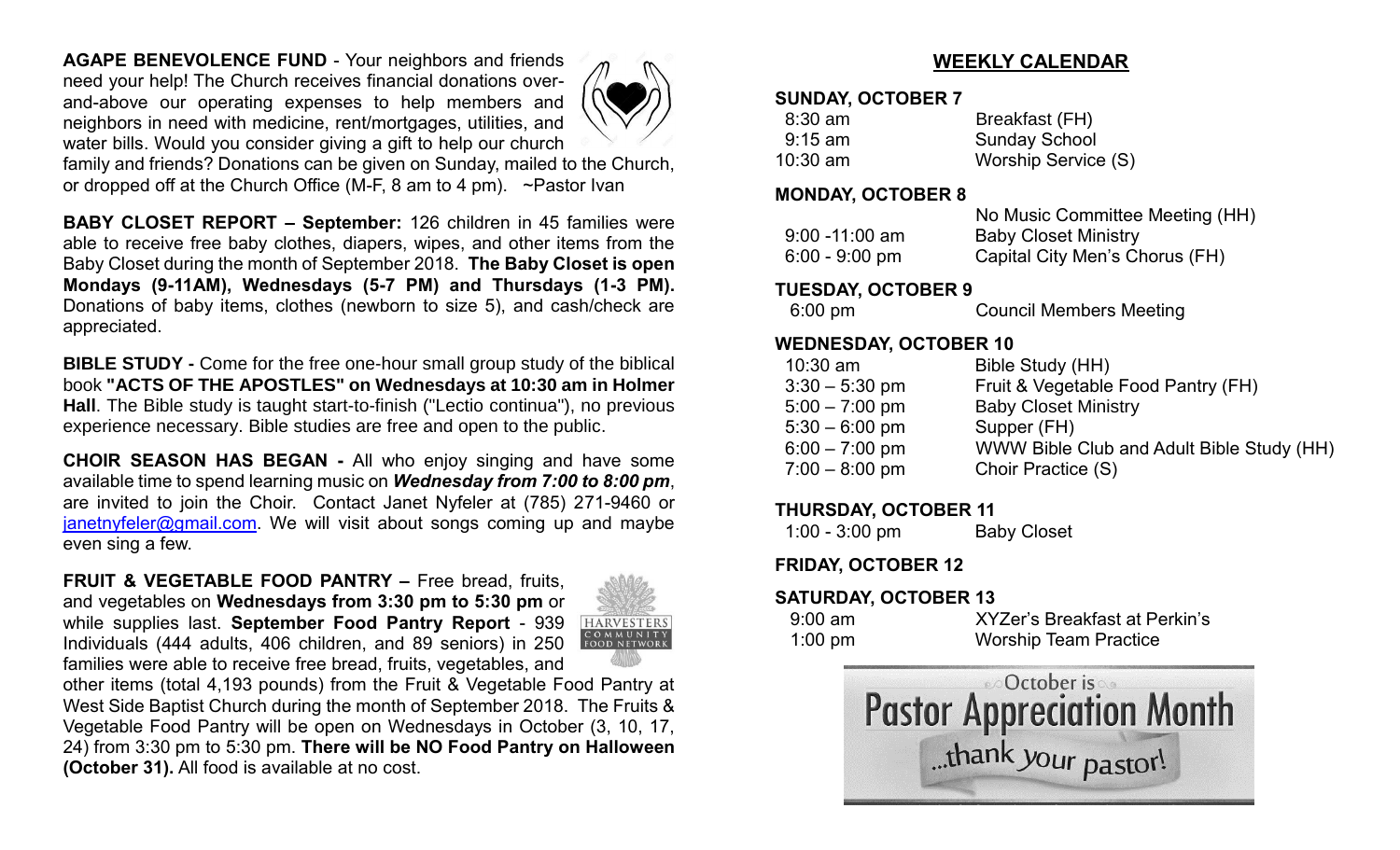# **IN OUR THOUGHTS AND PRAYERS**

Al Carpenter – Healing for health concerns Bradley Carpenter – Healing for health concerns Harry and Pat Carpenter – Healing for health concerns Pat Carreno – Healing for health concerns Esther Carrier – Healing for health concerns Almira Collier – Healing for health concerns (back in Colorado) Shirley Dell – Healing for health concerns Karen Kirby – Healing for health concerns Reg Kirby – Healing for health concerns Ernie and Judy Longstaff – Healing for health concerns Hilda Lundgren – Healing for health concerns Nancy May – Healing for health concerns Cale Miller – Healing (Harry Carpenter's friend) Marie Merrifield – Healing for health concerns Rogene Moody – Healing for health concerns Don Morris – Healing for health concerns Ken Paslay – Healing for health concerns Edward Perkins – Healing for health concerns (Gardner, KS) Becky Poe – Healing for health concerns Jill Roesler – Healing for health concerns Keith Springer – Healing for health concerns (Marianne Spano's brother) Jay Stevenson – Healing for health concerns Lola Zab – Healing for health concerns (Marianne Spano's sister)

New Executive Minister -

# **HOMEBOUND & CARE FACILITIES:**

\*June Cunningham –Brewster Place \*Etta Landis – Legend \*Helen Farrar – Plaza West Care Center \*Mae Martin – Plaza West \*Gerald Haney – \*Theo Penny – Lawrence \*Russ Hunter – \*Juanita Plankinton – \*Mary Lou Johnson – Aldersgate \*Hazel Smith-Tindall – \*Alice Kieffer – \* \*Reginald Kirby –

### **HABITAT FOR HUMANITY -** Volunteers Needed! The Habitat for Humanity



Faith Build is an opportunity for our faith groups to put God's love into action. Over 20 Topeka faith groups for Humanity<sup>®</sup> have come together to construct a home in our Ward Meade Neighborhood. If you are interested in joining

these efforts, please sign-up at [http://www.topekahabitat.org/faith-build.](http://www.topekahabitat.org/faith-build) Or, contact Janice at (785) 234-4322 or [exec@topekahabitat.org.](mailto:exec@topekahabitat.org) See Don Johnson for details.

**REGIONAL GATHERING - The American Baptist Churches of the Central Region (ABCCR) Annual Gathering will be held Oct. 12-13, 2018, at Cross Wind Conference Center, Hesston, Kan.** The keynote speaker will be Rev. Sharon Koh, Executive Director/CEO of American Baptist International Ministries. Dr. Dan and Sharon Buttry, IM global consultants, will also speak. Friday night worship will celebrate ethnic diversity and feature different modes of worship, painting, music and native hymns.

**TRUNK OR TREAT –** The Outreach and Evangelism Committee will sponsor a one-night Trunk or Treat at West Side Baptist Church on **Wednesday, October 31 from 5:00 to 7:00 pm in the North Parking Lot**. **Candy Donations Needed (individually-wrapped).** Reserve a space for your "trunk" by contacting the Church Office. The Ward Meade Neighborhood



Improvement Association will hold their Chili Feed Cook-off and hot dog sale during the Trunk-or-Treat. See Mark Calloway for more details.

#### **YOUTH @ BRAVING DISCIPLESHIP (NOV. 2-3)** – Youth and Sponsors



need to register for Braving Discipleship, ASAP! Braving Discipleship is a youth conference centered on creating and developing disciples for Christ at Ottawa University. **Register Online!** The event is free for students who participated in the Labor of Love event. Come and be a part of something

greater than yourself and learn what it means to be a Disciple of Jesus! See Pastor Ivan for more information.